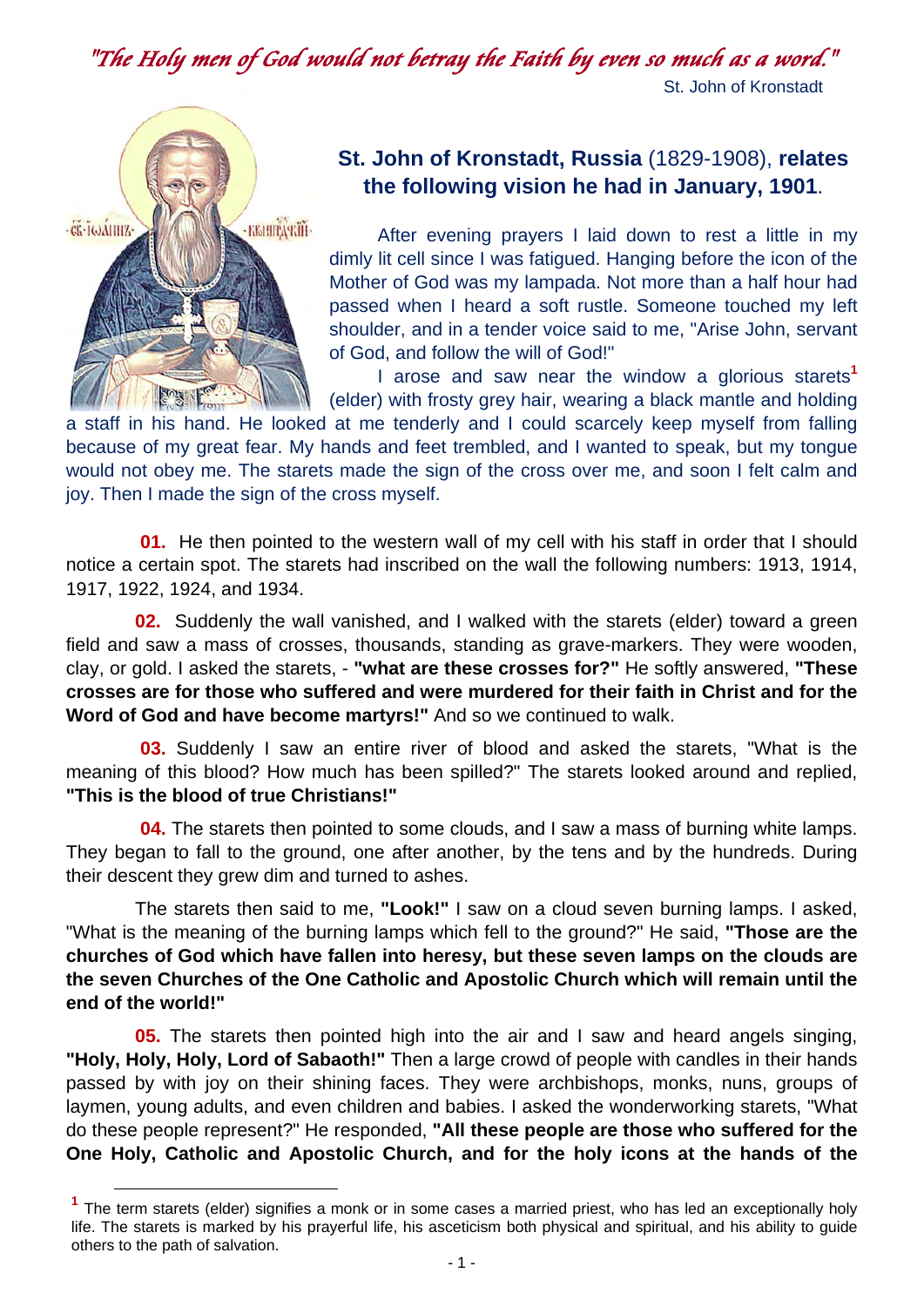#### **wicked destroyers."**

 I then asked the great starets if I could sit down next to them. The starets said, **"It is too early for you to suffer, so joining them would not be blessed by God!"** Again I saw a large group of infants who had suffered for Christ under Herod2<sup>2</sup> and had received crowns from the Heavenly King.

 **06.** We walked further and went into a large church. I wanted to make the sign of the cross, but the starets said, **"It is not appropriate to cross yourself because this is a place of the abomination of desolation!"<sup>3</sup> The church was very gloomy. On the altar were a star and a** Gospel book with stars. Candles made of tar were burning and crackling like firewood. The chalice was standing there covered by a strong stench.

There was a prosphoro4<sup>4</sup> with stars. A priest stood before the altar with a face like pitch and a woman was under the altar covered in red with a star on her lips and she screamed and laughed throughout the church saying, **"I am free!"** I thought: "Oh, Lord, how awful!"

 The people, like madmen, began to run around the altar, scream, whistle, and clap their hands. Then they began to sing lecherous songs. Suddenly lightning flashed, a frightening thunderbolt resounded, the earth trembled, and the church collapsed, sending the woman, the people, the priest, and the rest into the abyss. I thought: "Oh Lord, how awful. Save us!"

 The starets saw what had happened, as did I. I asked, "Father, tell me, what is the meaning of this frightening church?" He responded, **"These are the earthly people, heretics who have abandoned the One Holy, Catholic and Apostolic Church and recognized the newly innovated church which God has not blessed. In this church they do not fast, nor do they attend services or receive Holy Communion!"** I was frightened and said, "The Lord has pity on us, but curses those with death!" The starets interrupted me and said, **"Do not mourn, just pray!"** 

**07.** Then I saw a throng of people, each of whom had a star on his lips and was terribly exhausted from thirst, walking here and there. They saw us and yelled loudly, **"Holy Fathers, pray for us. It is very hard for us because we ourselves cannot. Our Fathers and Mothers**  did not teach us the Law of God.<sup>5</sup> We do not even have the name of Christ, and we have **received no peace. We rejected the Holy Spirit and the sign of the cross!"** They began to cry.

 **08.** I followed after the starets. "**Look!"** he said pointing with his hand. I saw a mountain of human corpses stained in blood. I was very frightened, and I asked the starets, "What is the meaning of these dead bodies?" He replied, **"These are people who lived the monastic life, were rejected by the Antichrist, and did not receive his seal. They suffered for their faith in Christ and the Apostolic Church and received martyrs' crowns dying for Christ. Pray for these servants of God!"**

 **09.** Without warning the starets turned to the north and pointed with his hand. I saw an imperial palace, around which dogs were running. Wild beasts and scorpions were roaring and charging and baring their teeth. And I saw the Tsar sitting on a throne. His face was pale, but brave. He was reciting the Jesus Prayer.

Suddenly he fell like a dead man. His crown fell. The wild beasts, dogs, and scorpions

**<sup>2</sup>**<br><sup>2</sup> See St. Matthew 2:16-18. The slaughter of these children is observed in the Orthodox Church on December 29 as the Feast of the Holy Innocents.

<sup>&</sup>lt;sup>3</sup> The phrase, abomination of desolation, comes from the Prophecy of Daniel 42:11. The Lord Jesus Christ refers to it in Matt. 24:15 and in Mk. 13:14.

**<sup>4</sup>** Prosphoro is the bread used for the Holy Eucharist.

**<sup>5</sup>** The Law of God, known in Russian as Zakon Bozhij, is a catechetical book of the Church.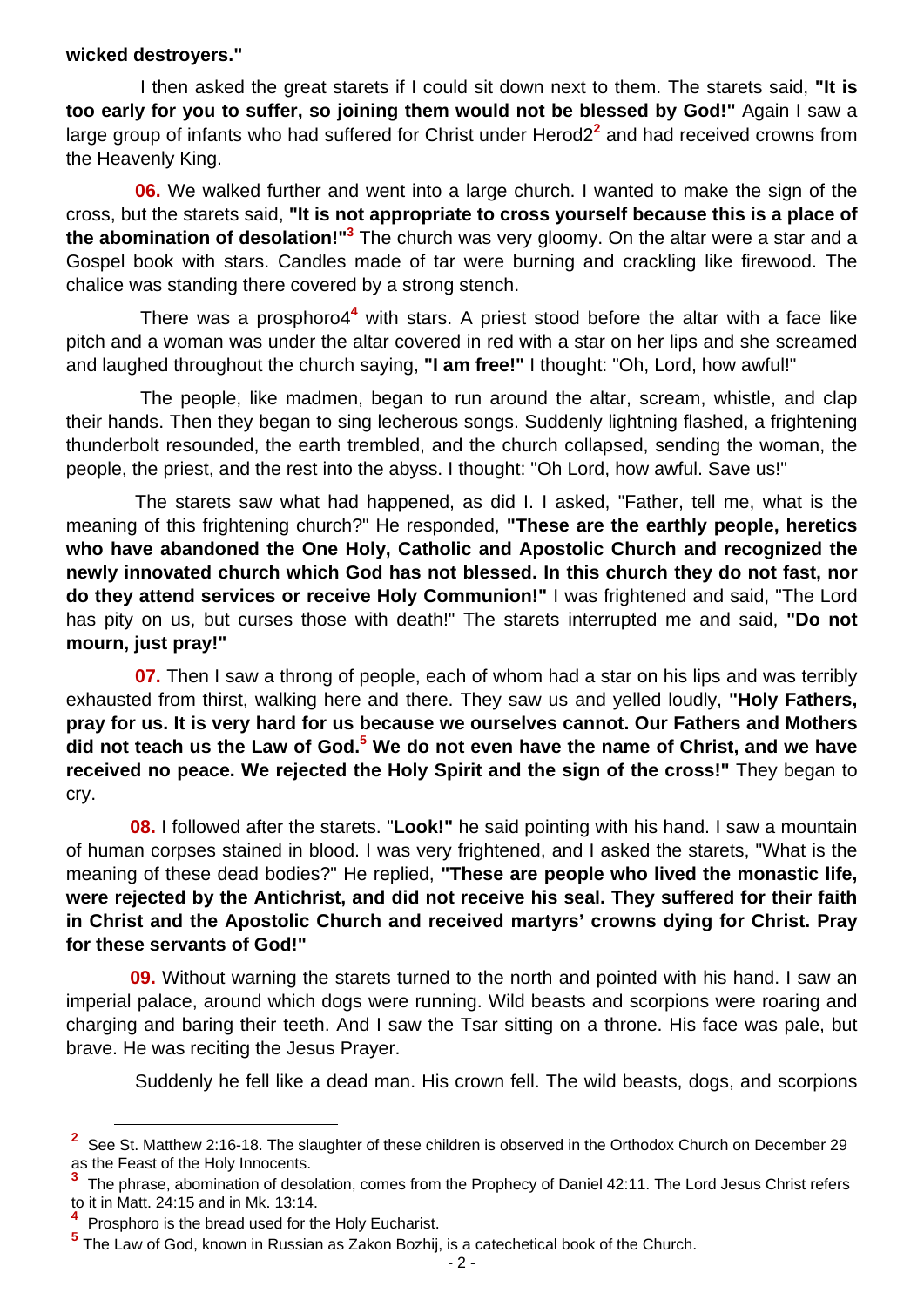trampled on the anointed Sovereign. I was frightened and cried bitterly. The starets took me by my right shoulder. I saw a figure shrouded in white it was Nicholas II. On his head was a wreath of green leaves, and his face was white and somewhat bloodied. He wore a gold cross around his neck and was quietly whispering a prayer. And then he said to me with tears, **"Pray for me, Fr. John. Tell all Orthodox Christians that I, the Tsar-martyr, died bravely for my faith in Christ and the Orthodox Church. Tell the Holy Fathers that they should serve a**  Pannychida<sup>6</sup> for me, a sinner, but there will be no grave for me!" Soon everything became hidden in the fog. I cried bitterly praying for the Tsar-martyr. My hands and feet trembled from fear.

 **10.** The starets said, **"Look!"** Then I saw throngs of people scattered about the land who had died from starvation while others were eating grass and vegetation. Dogs were devouring the bodies of the dead, and the stench was terrible. I thought, "Oh Lord, these people had no faith". From their lips they expelled blasphemy, and for this they received God's anger.

 **11.** I also saw an entire mountain of books and among the books worms were crawling emitting a terrible stench. I asked the starets, "What was the meaning of these books?" He said, **"These books are the Godlessness and blasphemy which will infect all Christians with heretical teachings!"** Then the starets touched his staff to some of the books, and they ignited into flames. The wind scattered the ashes.

 **12.** Further on, I saw a church around which was a large pile of prayer intentions for the departed. I bent over and wanted to read them, but the starets said, **"These prayer requests for the dead have been lying here for many years, and the priests have forgotten about them. They are never going to read them, but the dead will ask someone to pray for them!"** I asked, "Who, will they get to pray for them?" The starets answered, **"The Angels will pray for them!"** 

 **13.** We proceeded further, and the starets quickened the pace so that I could hardly keep up with him. **"Look!"** he said. I saw a large crowd of people being persecuted by demons who were beating them with stakes, pitchforks, and hooks. I asked the starets, **"What is the meaning of these people?"** He answered: **"These are the ones who renounced their faith and left the One Holy, Catholic and Apostolic Church and accepted the new innovative church. This group represents priests, monks, nuns, and laymen who renounced their vows or marriage, and engaged in drinking and all sorts of blasphemy and slander. All of these have terrible faces and a terrible stench comes from their mouths. The demons beat them, driving them into the terrible abyss, from where hell fire comes forth."** I was terribly frightened. I made the sign of the cross while praying, Lord deliver us from such a fate!

 **14.** I then saw a group of people, both old and young, all of whom were badly dressed, and who were raising a large, five pointed star. On each corner were twelve demons and in the middle was Satan himself with terrifying horns and a straw head. He emitted noxious foam onto the people while pronouncing these words, **"Arise you accursed ones with my seal ..."**

 Suddenly many demons appeared with branding irons and on all the people they placed the seal: on their lips, above the elbow<sup>7</sup> and on their right hands. I asked the starets, "What is the meaning of this?" He responded, **"This is the mark of the Antichrist!"** I made the sign of the cross and followed after the starets.

 **15.** He suddenly stopped and pointed to the east with his hand. I saw a large gathering of people with joyous faces carrying crosses and candles in their hands. In their midst stood a large altar as white as snow. On the altar were the cross and the Holy Gospel and over the altar

**<sup>6</sup>**<br> **6** A Pannychida is a memorial service (formally after an all-night vigil) for the departed.

**<sup>7</sup>** In other versions the phrase appears as "on the forehead" instead of "on the elbows".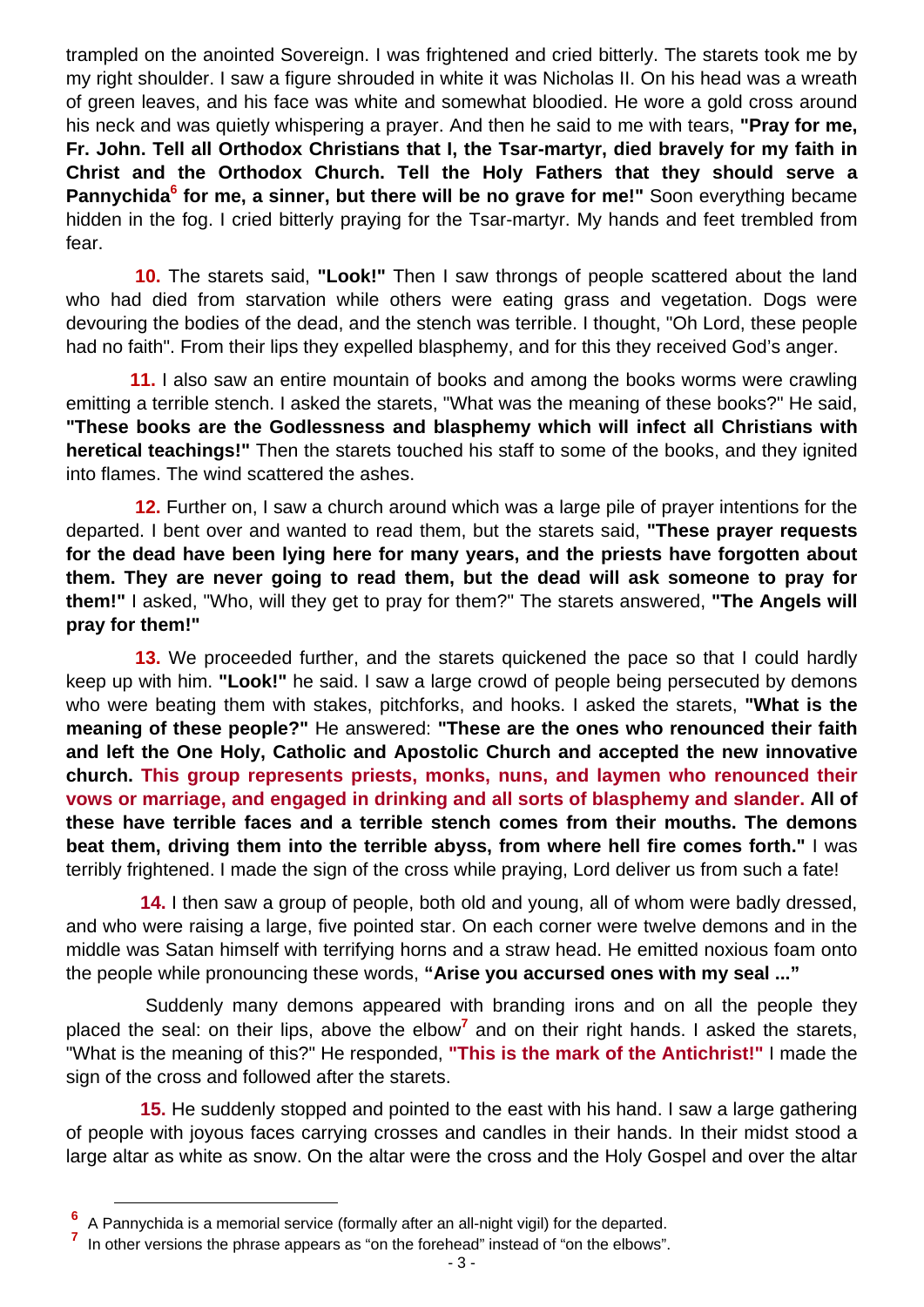was the vosduch<sup>8</sup> with a golden imperial crown on which was written in golden letters: "For the **short term."** Patriarchs, bishops, priests, monks, nuns, and laymen stood around the altar. They were all singing, **"Glory to God in the highest and peace on Earth!"** Out of great joy I made the sign of the cross and praised God.

 **16.** Suddenly the starets waved his cross upwards three times, and I saw a mountain of corpses covered in human blood and above them Angels were flying. They were taking the souls of those murdered for the Word of God to heaven while they sang **"Alleluia!"**

 I observed all this and cried loudly. The starets took me by the hand and forbade me to cry. **"What is pleasing to God is that Our Lord Jesus Christ suffered and shed His precious blood for us. Such ones will become martyrs who do not accept the seal of the antichrist, and all who shed their blood will receive heavenly crowns."** The starets then prayed for these servants of God and pointed to the east as the words of the Prophet Daniel came true, **"Abomination of desolation."**

 **17.** Finally, I saw the cupola of the church in Jerusalem. Above it was a star. Within the church myriads of people crowded and still many more were trying to enter inside. I wanted to make the sign of the cross, but the starets grabbed my hand and said, **"Here is the abomination of desolation!"** 

 So we entered into the church, and it was full of people. I saw an altar on which tallow candles were burning. On the altar was a king in red, blazing, in porphyry. On his head was a golden crown with a star. I asked the starets, "Who is this?" He replied, **"The Antichrist!"** He was very tall with eyes like fire, black eyebrows, a wedge-shaped beard, and a ferocious, cunning, evil, and terrible face. He alone was on the altar and he reached his hands out to the people. He had claws as those of a tiger and he shouted, **"I am King. I am God. I am the Leader. He who does not have my seal will be put to death."**

 All the people fell down and worshipped him, and he began to place his seal on their lips and on their hands in order that they should receive some bread and not die from hunger and thirst. Around the antichrist his servants were leading several people whose hands were bound as they had not bowed down to worship him. They said, **"We are Christians, and we all believe in our Lord Jesus Christ!"** The Antichrist ripped off their heads in a flash and Christian blood began to flow.

 A child was then led to the altar of the Antichrist to worship him, but he boldly proclaimed, **"I am a Christian and believe in our Lord Jesus Christ, but you are a minister, a servant of Satan!" "Death to him!"** exclaimed the Antichrist. Others who accepted the seal of the Antichrist fell down and worshipped him.

 **18.** Suddenly a roar of thunder resounded and a thousand lightning flashes began to sparkle. Arrows began to strike the servants of the Antichrist. Then a large flaming arrow flashed by and hit the Antichrist himself on the head. As he waved his hand, his crown fell and was crushed into the ground. Then millions of birds flew in and perched on the servants of the Antichrist. I felt the starets take me by the hand.

We walked further on, and I again saw much Christian blood. It was here that I remembered the words of Saint John the Theologian in the book of revelation, that blood would **"be up to the horse's bridle."** I thought, Oh my God, save us! At that point I saw Angels flying and singing, **"Holy, Holy, Holy, Lord of Sabaoth!"**

 **19.** The starets looked back and went on to say: **"Do not grieve, for soon, very soon, will come the end of the world! Pray to the Lord. God is merciful to His servants!"**

**<sup>8</sup>** Covering used for the Holy Gifts in the Divine Liturgy.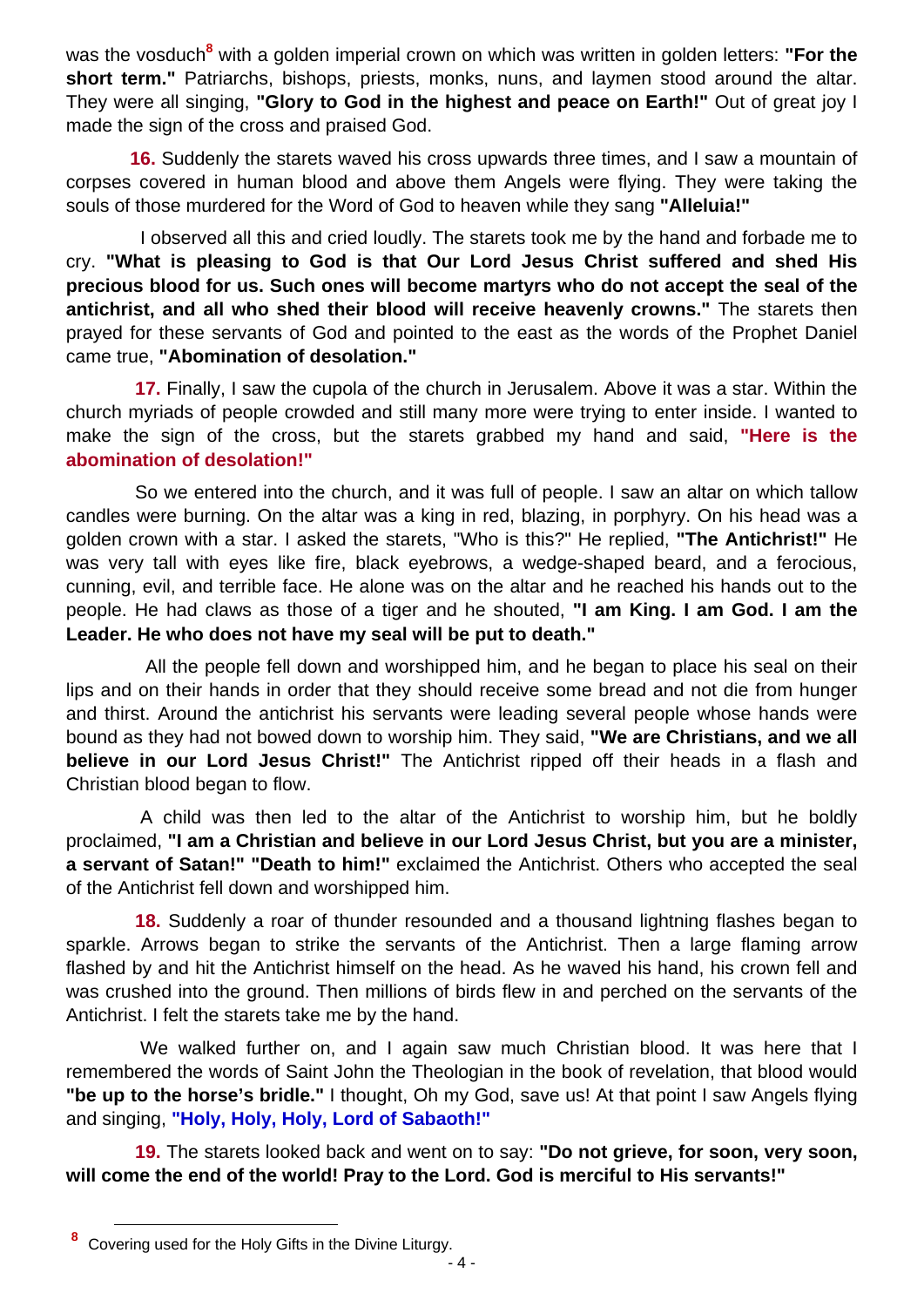**20.** Time was drawing near to a close. He pointed to the east, fell to his knees and began to pray. So I prayed with him. Then the starets began to quickly depart from the earth to the heights of heaven. As he did so I remembered that I did not know his name, so I cried out loudly: "Father, what is your name?" He tenderly replied, **"Seraphim of Sarov!"** This is what I saw and what I have recorded for Orthodox Christians.

 A large bell rang above my head, and I heard the sound and arose from bed. "Lord, bless and help me through the prayers of the great starets! You have enlightened me, the sinful servant, the priest John of Kronstadt."

#### **Notes by Monk Leontios Dionysiates (LMD).**

 The documentation of the prophecy first circulated in Russia and afterwards in the Diaspora by Russians and other Slavs (e.g. I.K. Sursky, Father John of Kronstadt, Belgrade, 1941). This particular document was taken from "Voronezh Eparchy Messenger" issue 11, 1992, and it is quite possibly the most authentic. During the Soviet persecution of Christians there were small interventions made by some to tie certain events together.

 For example, the "Living Church" was secretly run by the communists and was used by them to break the Russian Church. And so they added the term "Living" to the name "Modern Church" mentioned in section 06 of the vision, (perhaps) in order to cause people to react more intensely against it.**<sup>9</sup>** In reality, such a thing was superfluous.

 Also, in another document made public in 1952, the woman in red in section 06 of the vision is alone and wearing black. Her cries of being freed send the masses into a frenetic rejoicing.**<sup>10</sup>**

 Also, the date 1933 is mentioned instead of 1934. But this is not particularly significant because, as we shall see, this number represents the second phase of the famine in the Ukraine which reached its peak in 1933 and finished in 1934. These matters do not in any way detract from the authenticity of the vision. Its structure, which is analyzed below, and its comparison with other Orthodox prophecies, confirm it.

 In order to facilitate commentary, the vision presented here is divided into sections. The vision begins with the appearance of the "glorious starets" who, at the end of St. John of Kronstadt's vision was revealed to be St. Seraphim of Sarov, a great saint who is also called the "Elder of Russia". It is he who later guides St. John to the future.

 **01.** The numbers which the starets marked on the wall were most critical, especially for Russia. He shows them to St. John of Kronstadt at the beginning of the vision because they will mark corresponding events observed during the rest of the vision, such as Antichrist and the period just before the Second Coming, which mark the end of human history.

 The series of dates begins after the festive celebrations marking the 300 years of the Romanov dynasty in 1913, with the First World War which in 1914 spreads into Russia, attacked then by Germany and the Ottoman Empire. The bloody Bolshevik Revolution follows in 1917. In 1922 a great famine occurred in the Volga region and in 1932-34 another famine occurs, this time in the Ukraine. The date 1922 is of interest to Greece for it marks the Asia Minor Disaster, as is 1924, which marks the division arising between the Old and New Calendarists (after the introduction of the new Calendar to the Church that same year).

 **02.** The wooden, ceramic or golden crosses were given to those who had previously died for the Orthodox Faith and became martyrs. The value of each material from which the crosses were made corresponds to the intensity of each martyr's spiritual struggle.

l

**9** See, for example the edition, «St. John of Kronstadt, in Fomin», pg. 137-141, from «Orthodox Russia», № 20 (517) in Russian, translated in V. Moss, «The Imperishable Word», Old Woking, Gresham Press, 1980. **<sup>10</sup>** From «The Vision of John of Kronstadt», «Orthodox Rus», № 20, 15/28-Οκτ-1952, as above.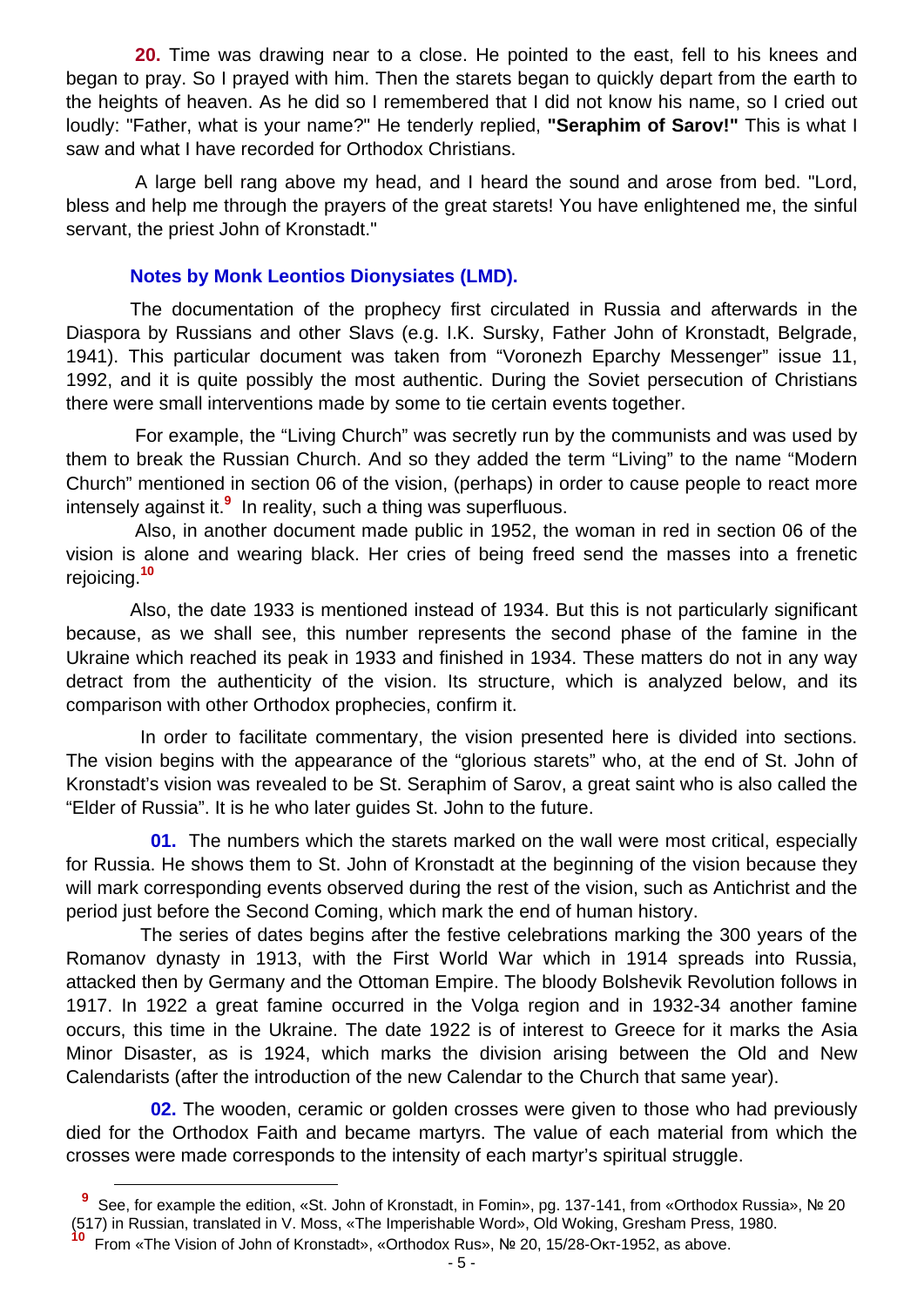**03.** The river of blood which the priest St. John later saw was explained by St. Seraphim to be **"the blood of true Christians".** Regarding sections **04** and **06**, he assures that it is not the blood of complacent heretics who are wrongly called Christians, but rather the blood of true Christians!

 **04.** Complacency and arrogance led a multitude of churches that earlier had faith and stood along with their lamps at the heights of the Heavenly city to fall towards the ground, in other words, to lose their spirituality because of their obsession with worldly things, in the tens and in the hundreds. During their fall they were darkened and became ashes, because Christianity is extinguished wherever there is no communion with the light of Christ, through the following of His commandments according to the genuinely-preserved Tradition of the Eastern Church.

 Heretics reject Tradition and each one creates his own "church" according to his wishes. The starets explains quite clearly: **"These, with extinguished lamps, are the churches of God that have fallen into heresy."**

 However, until the Last Day there will remain the 7 local Churches, of the **"One Holy Catholic and Apostolic Church".** This does not mean that there will not be people within them with heretical attitudes. But those heretics will not be able to lead those Churches, in their entirety, away from the Truth that was handed down to them. This will hold true even though there will be great corruption, as St. Kosmas of Aetolia had said, *"the clergy will become the*  **worst and the most impious of all**" (see "Prophecies" html or pdf). And, as it is explained in the "Prophecies" issue, St. Kosmas is speaking of moral sins (the worst) and of heresies (the most impious), e.g. Ecumenistic syncretism, even the pan-Religion. The Apostles also speak of progressive apostasy which, like another Judas Iscariot, will betray the Master and follow Antichrist. And the Antichrist will not come *"unless the apostasy comes first"* (2 Thess. 2:3).

 **05.** In this section, the scene becomes harmonious with the joyous faces of the saved who pass before St. John. What justified them was that **"… they suffered for the One, Holy, Catholic and Apostolic Church, for the holy icons at the hands of the wicked destroyers".** We note that the true struggle for Christians, to suffer for their faith and even for sacred objects such as icons, has a great reward in life after death. So appealing was the state of those Christians that St. John himself wished to leave this life and join them. But it was not possible for St. John to be numbered with those who suffered so greatly for their faith - even though he also toiled greatly in his previous life! Let us remember that: *"in my Father's house there are many mansions"* (John 14:2), and: *"… to sit on my right and on left hand is not mine to give! It is [reserved] for whom it has been prepared by my Father"* (Matt. 20:23).

 The new-born who were afflicted by the persecutions against Christ, and were earlier killed by Herod, or who will be killed in successive periods by other Herods, will be found worthy to belong to the privileged mansion of the Martyrs, where not even St. John was ready to dwell!

**06.** After the joy described in the previous section comes the distressing depiction of the heretics who are now found to have established the pan-heresy of pan-Religion. Here, ritualistic symbols are used to imitate the Christian religion; but they are unclean because they are not ascribed to the True God, Whose worship the heretics wish to abolish with pan-Religion. Rather, they promote the worship of Satan, who always attempts to imitate divine things in order to hide his ugliness and to deceive the naïve.

 This "church" is **"a place of the Abomination of Desolation"**, i.e. of Antichrist, for the holy prophet Daniel calls the Antichrist the "Abomination of Desolation". The pan-Religion seeks to remove the worship of the True God from people's lives by advocating a new religion, which is revealed by Satan and which is promoted by his organizations on Earth. Its founders are "the worldly people, the heretics". Here, St. Seraphim clearly states that the protestant-type heresies that come from heretics with worldly attitudes, will lead to the pan-heresy of pan-Religion, with Ecumenism as its intermediate stage.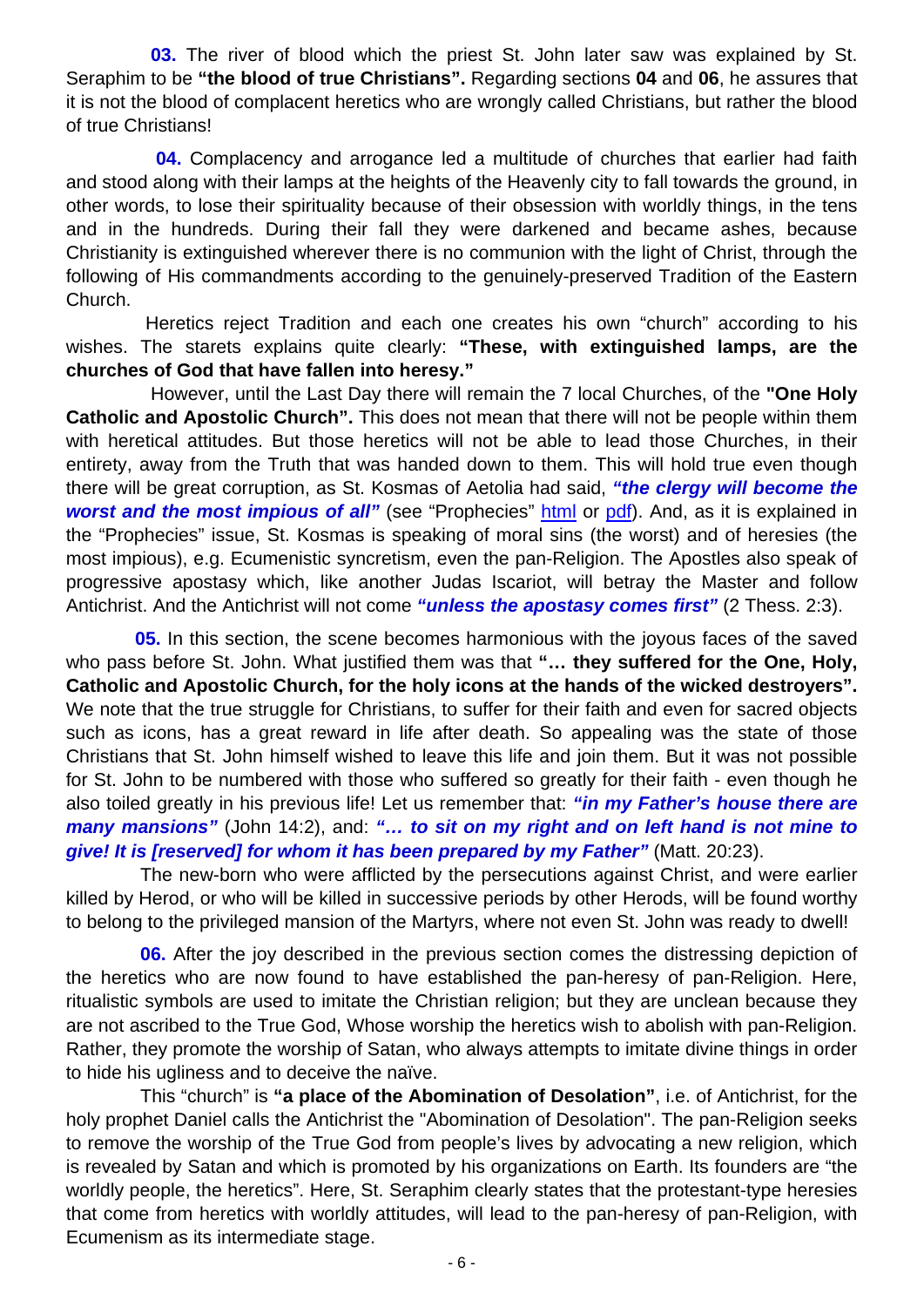**The pan-religious gatherings under Pope John Paul II which began in Assisi, Italy in 1986**, and the "inter-religious conferences" that occur in great numbers today in Russia, confirm that the pan-Religion has come to be promoted at the same time with Ecumenism! (Satan knows that his time is short... This is what makes them hurry).

 The holy bishop, **St. Theophan the Recluse**, prophesied the hypocrisy and the apostasy of a large part of the Orthodox: *"Even though Christ's name will be heard everywhere and there will be visible churches and church services, these will only be so in appearance; for inside them there will prevail a real apostasy. In that environment, the Antichrist will be born..."***<sup>11</sup>**

**Starets Lavrenty** (+1950) speaks of the great hypocrisy that will promote Antichrist and his religion: *"There will come a time when they will renovate even closed churches and they will make them firm on the inside and on the outside. They will gild the domes and the belfries. But when this time has passed, the period of the reign of Antichrist will begin. Pray to the Lord for more time so that we may make ourselves more firm, for terrible times await us. Do you not see how hypocritically all things have been arranged? Every church will be as magnificent as before. But no one should go to anyone of them (during the time of Antichrist). The Antichrist will be crowned king in a large church in Jerusalem, with the participation of clergy and the Russian Patriarch."***<sup>12</sup>**

 Also, from starets **Seraphim of Vyritsa** (1866-1949): *"As a candle that burns bright and shoots sparks when it is about to be extinguished, enlightening all the darkness around it, so will be the life of the Church in the last days. And those days are near us."* Starets Seraphim warned his spiritual children: *"There will come a time when money, comforts and pleasures, instead of persecutions, will place people away from God, and more souls will be lost than in other times when there was an overt war against God. On the one hand, they will lift up crosses and gild domes and on the other, evil and lies will dominate. The true Church will always be persecuted and people will be saved only by affliction and sickness. Persecutions will be devious and unforeseen. It will be terrible to live through that time … I feel sorry for those who do so."*

 The climate of love of worldly comfort and of false-peace is being promoted today by Ecumenism and pan-Religion which will ultimately, according to St. John's vision, serve as an (anti)church the Antichrist.

Hypocrisy is great in this "Church", but no one is fooled except for those who take part in it; for starets Seraphim observes: *"In this church, no one fasts, no one follows the services*  **and receives Holy Communion**"! Even though it seems that they follow "church services", celebrate the "holy eucharist" and have an "altar table" etc., all those things are for the worship of Antichrist, which definitely began before its time! The black priest is perhaps some black "president" or general secretary of a "United Churches" and the woman in red is the bloodthirsty anti-Christian and flesh-loving authority/government. She hides under the altar table and now feels liberated - but only for evil. Rather, she cannot utter a single good word, because Satan sealed her mouth with his symbol, the star.

 What will happen to this "church" in the future is foretold in this section of the vision. Suddenly, not only the priest and the woman, but all the people of this "church" fell into the abyss by a completely abrupt and, for many, unexpected event. This, at the end of the world, will be the **Second Coming**, while earlier and closer to our time, the **lightning bolts of the 3rd World War**. This war will suspend the apostasy, for a time, and will have as a result the spread of Orthodoxy throughout the world. But the decisive end to all evil will come from the Second Coming.

**<sup>11</sup>** Bishop Theophan, Tolkovanie na Vtoroe Poslanie sv. Apostola Pavla k Soluniam, 2.3-5.

**<sup>12</sup>** See "Starets Lavretiy" in the "Epitome" by LMD, in Greek.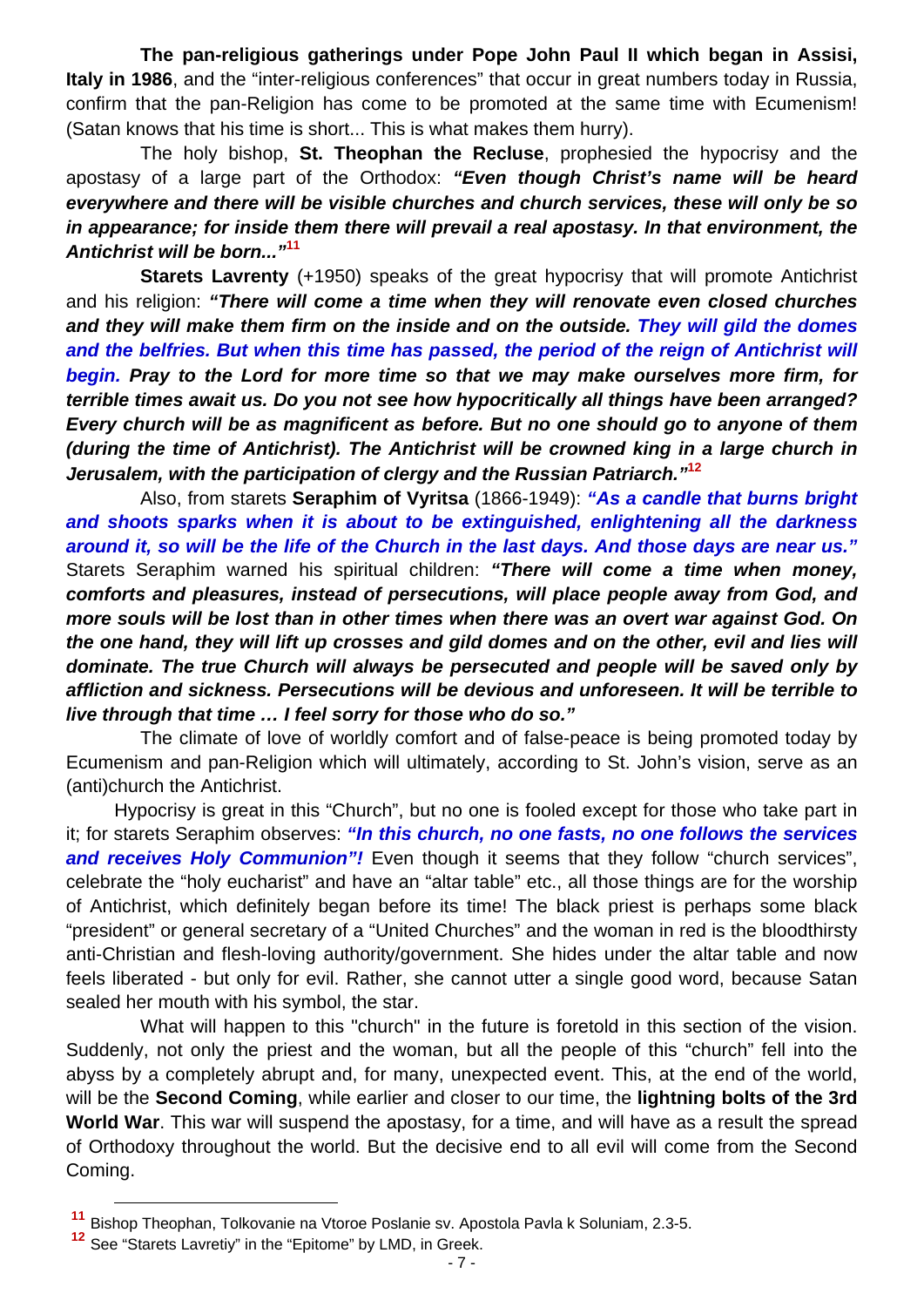**07.** In Russia, which is the focus of the vision, a large number of unfortunate people died during those years of atheism without being taught our Faith. Rather, they died in a state of blasphemy (with the satanic star on their lips). After death, all of them recognized the truth but they could not help themselves. They waited, and are still waiting, for help from those still living… Or, as **Tarso of Athens** and Fool for Christ told her guests: *"There are those of the dead who are in the belly of Hades; they are not in a good state and they need our help. Of those there are members of parliament, pig-keepers, shoe-makers, merchants… Dig here, under the dirt, and you will find souls that are crying out. Take away those large stones. Dig here, make some room for the souls are suffering! They will suffocate if we do not release them … make even a small hole so they can get some air… Will you help me, my little brother?"(!)***<sup>13</sup>**

 **08.** Afterwards, elder Seraphim shows St. John **"a mountain of human corpses stained with blood."** He explains that the dead are the monks and nuns of the Church. They were murdered because they did not compromise with Antichrist, they did not receive his seal and so, were rejected by him. **"They suffered for their faith in Christ… and received the crowns of Martyrdom."** This section is of great interest because of the following:

 **a)** The narration of martyrdoms has not yet reached the time of the last Antichrist, who reveals himself in section 17; therefore the Antichrist here is the former Antichrist ruler, the leader of communism, initially Lenin. (It is worthy to note that the church is not concerned with the political hue of various movements, but communism is fundamentally antitheist, according to its basic theories, and in practice it proved to be bloodthirsty, murderous and thieving). The tens of millions of Martyrs of the former Soviet Union make not only one, but many mountains of corpses. Here, this part of the vision must relate to the monks and nuns who were martyred during communism because there was never so great a persecution in history that could be tied to the one narrated in the series of events in the vision. The persecution of monks in Russia was also prophesied by **Abba Moses the Ethiopian**: "*…the servant of God Moses saw clouds and storms, a dark fog of terrible temptations falling upon the Monks of the Arctic (North, Russia), and that the Monks and the monastic Schema were being persecuted by destructive heresies, and that many of them were compelled to marry. Then, only a few fighters will thrive who are tested and purified as gold or silver in a crucible, with many afflictions and persecutions as well as worries"***14…** 

 **b)** What is of interest is that those who were martyred were "rejected" by the Antichrist of that period, i.e. they did not "work things out" with him! Starets Seraphim explains the meaning of this: "They did not receive his seal." And earlier (07), as it is later (17) those who accept the ideology of Antichrist are sealed and obey its dictates. They received the seal of Antichrist on their lips so that they may not utter a good word or call upon God for help. And so, all monastics and clergy who "compromised" with anti-Christian communism and who were not rejected by Antichrist are regarded as sealed by him! With his famous "Declaration" of 1927, Sergius, metropolitan of Nizhni-Novgorod at that, placed the Russian Church under partial control of the atheist and worldly communist leadership. Some hierarchs as well as other clergy of the Russian church became secularized and were recruited as agents by the KGB!

 That period was extremely difficult, and even if there were people who did not at all compromise such as **St. Luke the wonderworker** (1877-1961) archbishop of Simferopol, it would not be correct to judge too harshly those who in some manner compromised. For this reason we referred to the good aspects (after the publication of the issue in Greek) shown by Patriarch Alexy II of Moscow and all Russia before his death, regardless of his relationship with the KGB. (In Greek: gr1 and others in English: en1 en2)

**<sup>13</sup>** See I. Kornaraki, Tarso the Fool for Christ, 2003, p. 134, in Greek.

**<sup>14</sup>** "Prophecices" in Greek, Abba Moses the Ethiopian, Regarding Monks of the Last Generation.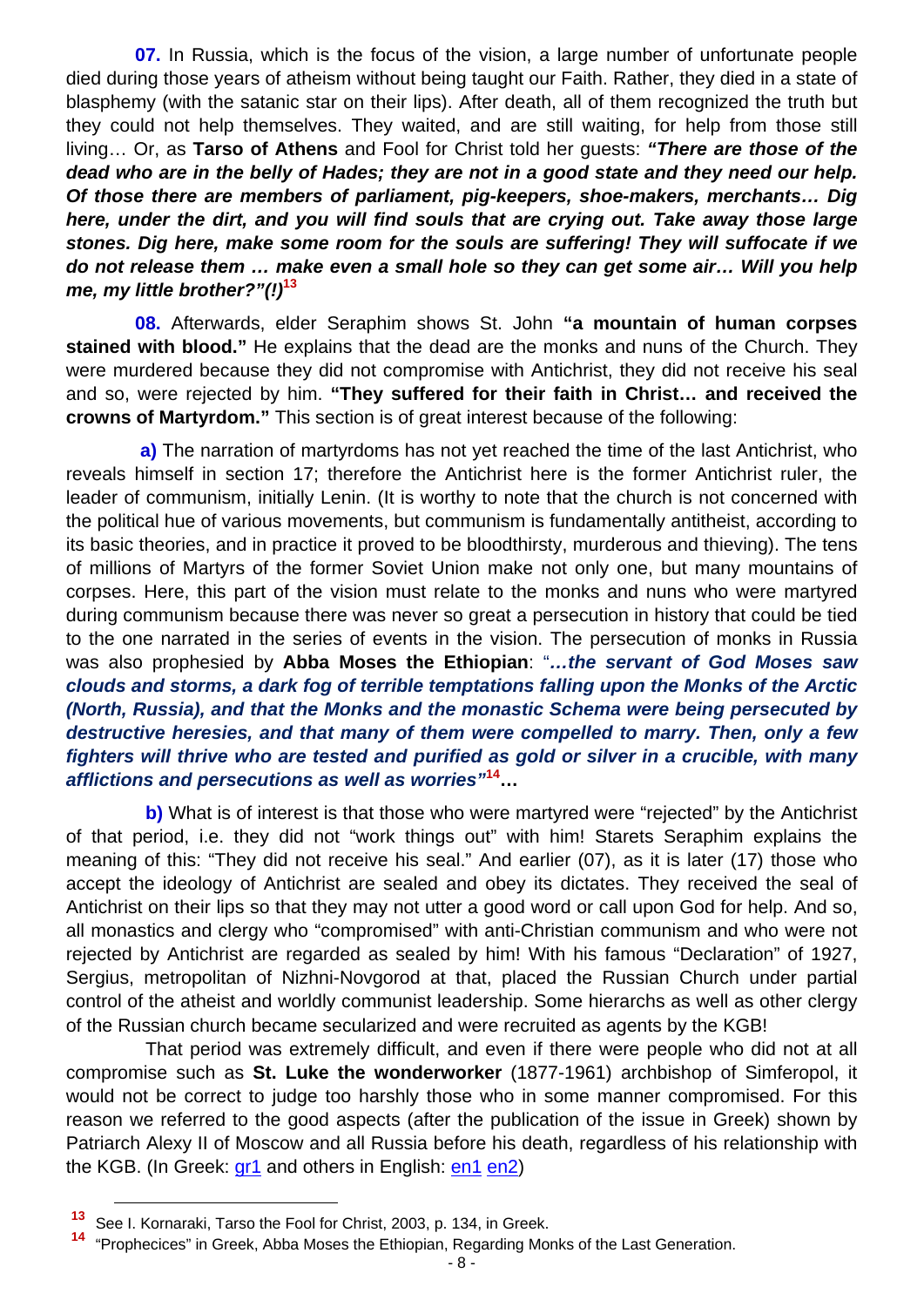It seems the secularization of the Russian hierarchy continues, even though in some matters, such as the Pope's visit to Russia, at a more restrained pace than other Orthodox Churches. A news article from 8/30/2006 reports the insistence of metropolitan Cyril, responsible for the Moscow Patriarchate's foreign affairs and Patriarch since Feb. 1, 2009, on the continuance of the Patriarchate's participation in the WCC (World Council of Churches), because *"the retreat from the W.C.C. will undermine Orthodoxy's position in the world!..."*

 In the same article, though, he admits that there is a crisis: *"The crisis of the Ecumenical Movement is tied primarily to the crisis that has changed many protestant communities which are being driven toward an extremist liberalization and a radical modernization of spirituality, and they have undone many fundamental principles and dogmas of Christian morality"*, referring specifically to the novel practices of the ordination of homosexuals and the "blessing" of homosexual unions. He maintains that *"there has been an advisory cooperation between the national Orthodox Churches, and often this organization offers a unique platform for meetings between Orthodox participants in order to discuss current burning problems"!* In short, the Orthodox cannot work out issues on their own, but need to be under the auspices of the Babel of the WCC in order to do so! (interfax).**<sup>15</sup>**

 Is there really some invisible obstacle coming from the plan towards Globalization that prevents the Orthodox from following the true path of our Tradition, and for this reason they concern themselves with secular models of unity, while at the same time they do not forget to promote the pan-Religion with their "Inter-religious Conferences"?

 **09.** "Without warning" and without leaving the period depicted in section 07, the vision narrates the martyrdom of **Tsar Nicholas II**. The angry and beastly souls of the persecutors are depicted by corresponding animals: **"The wild beasts, the dogs and the scorpions trampled upon the king"**. Being a human, the king was also, without a doubt, a sinner. But he was anointed king in the name of the Super-essential Trinity; therefore the murder was not only a sin before people but first before God. This is why the prophet-king David, though he was loved by God, did not dare raise a hand against king Saul. And he said to him: *"...the Lord delivered you this day into my hands, and I would not lift my hand against the Lord's anointed [king]."***<sup>16</sup>**

 Tsar Nicholas II and his family were murdered on July 17, 1918. On this day the Russian Orthodox Church commemorates the holy martyr duke Andrey Bogoliubsky, who was the first to institute Orthodoxy and the monarchy into the governmental structure of Holy Russia. Essentially, he was the first Tsar of Russia.

 The night of the martyrdom of the Tsar and his family, **Maria the Fool for Christ** saw the occultist murderers with her divine gift of clairvoyance. She was furious and while in Diveyevo she cried, *"The princesses with spears! Accursed Jews!"* She was extremely maddened but only later did others understand why she was shouting. In the basement of the house belonging to Ipatiyefski, where the martyr-kings and their faithful servants completed their cross-bearing journey, there were found inscriptions left by their executioners. One of those inscriptions consisted of four Cabbalistic symbols whose meaning is: *"Here, under the command of satanic forces, the Tsar was sacrificed for the State's destruction. Let the world know this."***<sup>17</sup>**

 The aforementioned confirms that the royal family was martyred and the deaths of its members were not simply political assassinations. According to Lenin's directives, the communists burned the royal family's corpses with acid and buried them in a forest outside Yekaterinburg. For 75 years the existence of the grave was unknown until a special committee

**<sup>15</sup>** http://www.interfax-religion.com/?act=news&div=1914

**<sup>16</sup>** LXX 1 Kingdoms 26:23

**<sup>17</sup>** "Life and Martyrdom of the Russian Royal Family", published by Orthodoxe Kypsele, p. 31, in Greek.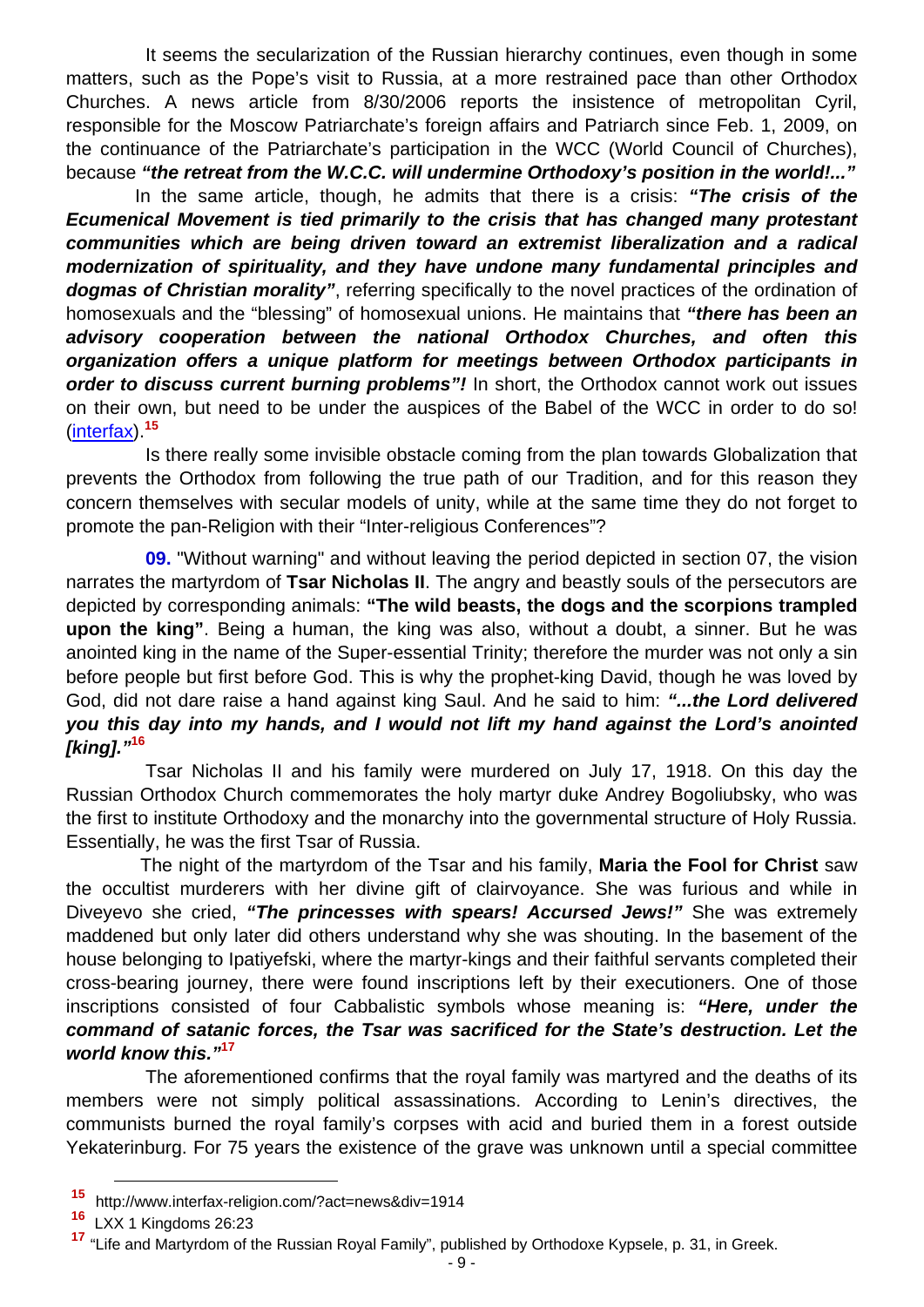found and exhumed their bones. St. John of Kronstadt, some years before his falling asleep, constantly warned of the terrible events that awaited, saying among other things, that **Russia without its Tsar would not even have the name Russia**, and that it would become a **"foulsmelling corpse"**, as it became so in reality. Russia became the Soviet Union and, as an officially atheist state, spread the foul stench of its dead faith.

 **10.** After a few years the period of famine is depicted in the vision. This terrible famine struck the Volga region of Russia in 1921-22 and then in the Ukraine in 1932-34, reaching its peak in 1933. On November 28, 2006 the Ukrainian parliament recognized the famine as **genocide "orchestrated by Joseph Stalin"** and responsible for the deaths of 10 million people. The pro-western faction of the Ukrainian parliament referred to the famine as an **"act of genocide"** while the pro-Russian faction said that the events could be called simply a "tragedy".18**<sup>18</sup>**

 If we examine it from a spiritual perspective, the famine, according to St. John of Kronstadt, was a matter of unbelief: **"Those people did not have faith. From their lips came forth blasphemies."** The Gospel informs us that among the troubles to come are *"famines, plagues, and earthquakes in various places."***<sup>19</sup>** And those are only the beginning of the calamities to come: *"But all these things are [only] the beginning of the birth pains."***<sup>20</sup>** The book of the Revelation of Saint John describes this with two consecutive seals that reveal escalating trials, one from the black horse and the other from the pale horse.

 The black horse expresses a more mild famine: *"And behold, there was a black horse and its rider had a balance in his hand."***<sup>21</sup>** In other words, food is not entirely withheld but rationed out. The voice from the heavens, from Him who governs what occurs, determines that one day's wages will only cover either one loaf of wheat bread or three loaves of barley bread. Olive oil and wine will also be available: *"I heard a voice in the midst of the four living creatures saying, 'A quart of wheat for a day's wage and three quarts of barley for a day's wage! Do not damage the oil and the wine!"<sup>22</sup>* But the horse that is "pale" i.e. yellow-green, like the color of bones once they are exhumed, kills one quarter of a region's inhabitants, when it receives the authority, *"with the sword, with famine, with death, and by the wild animals*  of the earth".<sup>23</sup> Here we have a number of disasters occurring together. In the particular case of the Ukraine, the famine killed millions. Therefore, this was not simply a trial of famine but a quite advanced "sorrow" of the kind coming from the pale horse.

 It is worthy to note that from 1917, the martyr-like **Patriarch Tikhon** (1865-1925), gave valuables from the churches in order to combat the famine of 1921. Exceptions were objects that could not be allowed for casual use such as communion chalices and vessels for the holy bread. But the Soviet establishment found the opportunity to demand property from the Church, resulting in disruptions and persecutions. Godless soldiers and police fell upon churches while priests resisted. Trials and executions of priests followed, with their resistance formally condemned as "counter-revolutionary" and themselves convicted as **"enemies of the people."24** Even so, the Church's stolen property never made its way to help the starving.

 **11.** Regarding the books **"that are impious and blasphemous which will infect all Christians with heretical teachings",** St. Seraphim ensures that some of them are destroyed. Perhaps this refers to his teachings, miracles and prophecies which nullify and destroy the appearance of seriousness of heretical and atheist works, especially when things worsen and

**<sup>18</sup>** http://www.rferl.org/featuresarticle/2006/11/03AC02A4-6E3A-481B-8932-FAFD4C13ABAB.html

**<sup>19</sup>** Matt. 24:7

**<sup>20</sup>** Matt. 24:8

 $\frac{21}{22}$  Rev. 6:5

 $\frac{22}{23}$  Rev. 6:6

**<sup>23</sup>** Rev. 6:8

**<sup>24</sup>** See "Starets Sampson", 2nd Ed., Holy Monsatery of Nicopolis, 1991, p. 88, in Greek.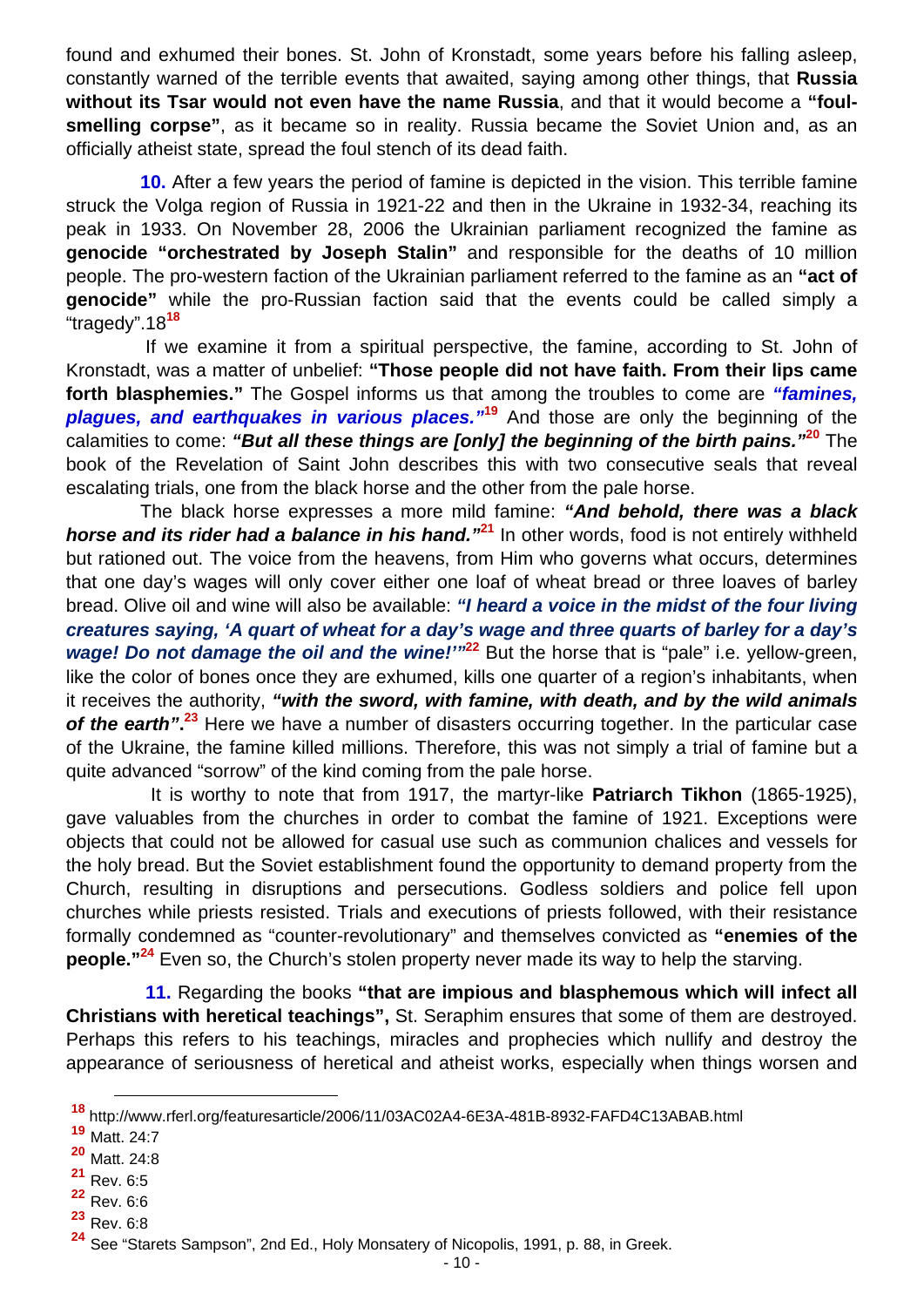people desire reliable sources instead of pseudo-philosophies.

 **12.** In this section angelic help is emphasized, not only towards the living but also for the departed. For this reason the Church always asks for assistance from the Holy Angels, including the guardian angel of every believer, since every baptized Orthodox Christian receives a guardian angel to help, protect and direct him towards the good.

 13. **"…Accepted the new innovative church… and engaged in drinking and all sorts of blasphemy and slander".** We observe that in this **"religion"**, there are neither moral obstacles nor spiritual control over evil; rather, immorality, blasphemy and deviousness prevail. Truly, there is a vast difference between the principles of this "religion" and those of Christianity. We are not speaking here of a gradual corruption of the Orthodox by protestant groups.

 For how can something like that succeed, that is, for so many to suddenly leave the Faith for an opposing camp with only material goals and conflicting spiritual values? Rather, this corruption was realized through the sudden outbreak of the communist revolution, with an ideology that is much like the "religion" depicted in the vision. This ideology or, better, religion found fertile ground in Russia, with many victims, especially during the blurry period of the Revolution, and from there it spread to many other parts of the earth.

 The atheism of the communists is expressed exactly as a religion, with absolutist dogmas, regardless of the pseudo-scientific arguments that are used to prop it up. Because science evolves with knowledge while communism is a doctrine, unchangeable from its very establishment. During the time of Antichrist the remaining religions will be integrated with that of atheism. Its leader, Antichrist, will appear to the materialistic contemporaries as the evolution of an "underdeveloped mankind", a sort of "superman" who will arrive, in part, as a result of scientific progress (especially genetics). This is also accepted by communism, which will then retake the reigns of government.**<sup>25</sup>** Another part that will contribute to the incarnation of the superman-Antichrist will be magic and Satan himself, but this will not be made known to many.

 **"This group represents the priests, monks, nuns and laymen who rejected their vows or their marriages"**, the elder explains. Truly, many -even priests- were deceived by the modernistic secular "religion" of communism. They quickly distanced themselves from every virtue because they were in an anti-Christian environment. This is why the demons guided them directly into the abyss, **"from which proceed the fires of hell"**, because they have no virtue or something good to hold onto. They had abandoned these spiritual gifts in favour of an antitheist system. Discernment, however, is required from those who simply lived under such an atheistic state and from those who supported it, transgressing Christian teachings throughout their lives.

 **14.** We have not yet reached the age of the final Antichrist, whom St. John shall later see, but the sealing of people begins! Those who receive the seal, invisibly and/or visibly, consciously support evil, in word and in deed, with Satan as its leader and with his sign, the pentagram: **"…and who were raising a large, five pointed star"**. Satan calls accursed all those who join him and receive his seal, invisibly and/or visibly: **"Arise you accursed ones with my seal"...**

 We were taught by the Lord *"bless those who curse you"* (Matt. 5:44). In other words, not only must we not curse people, but we must say kind words about those who curse us. Instead, whoever voluntarily served the devil, acting against God's commandments, will suffer the consequences of his choice, as it is written in the Psalm: *"He loved cursing, and it shall come upon him; and he took not pleasure in blessing so it shall be removed far from him.*" (Psalm 108:17 LXX). It is unknown, though, who among those loved the curse (i.e. the devil and his works), because only God sees into people's souls. St. Kosmas reveals to us that, among those who loved the curse and followed the devil is the Pope of Rome in the period of the "general" or 3rd World War, and for this reason he says: *"Curse the Pope because he* 

**<sup>25</sup>** See the prophecies of St. Matrona in the "Epitome" by LMD, in Greek.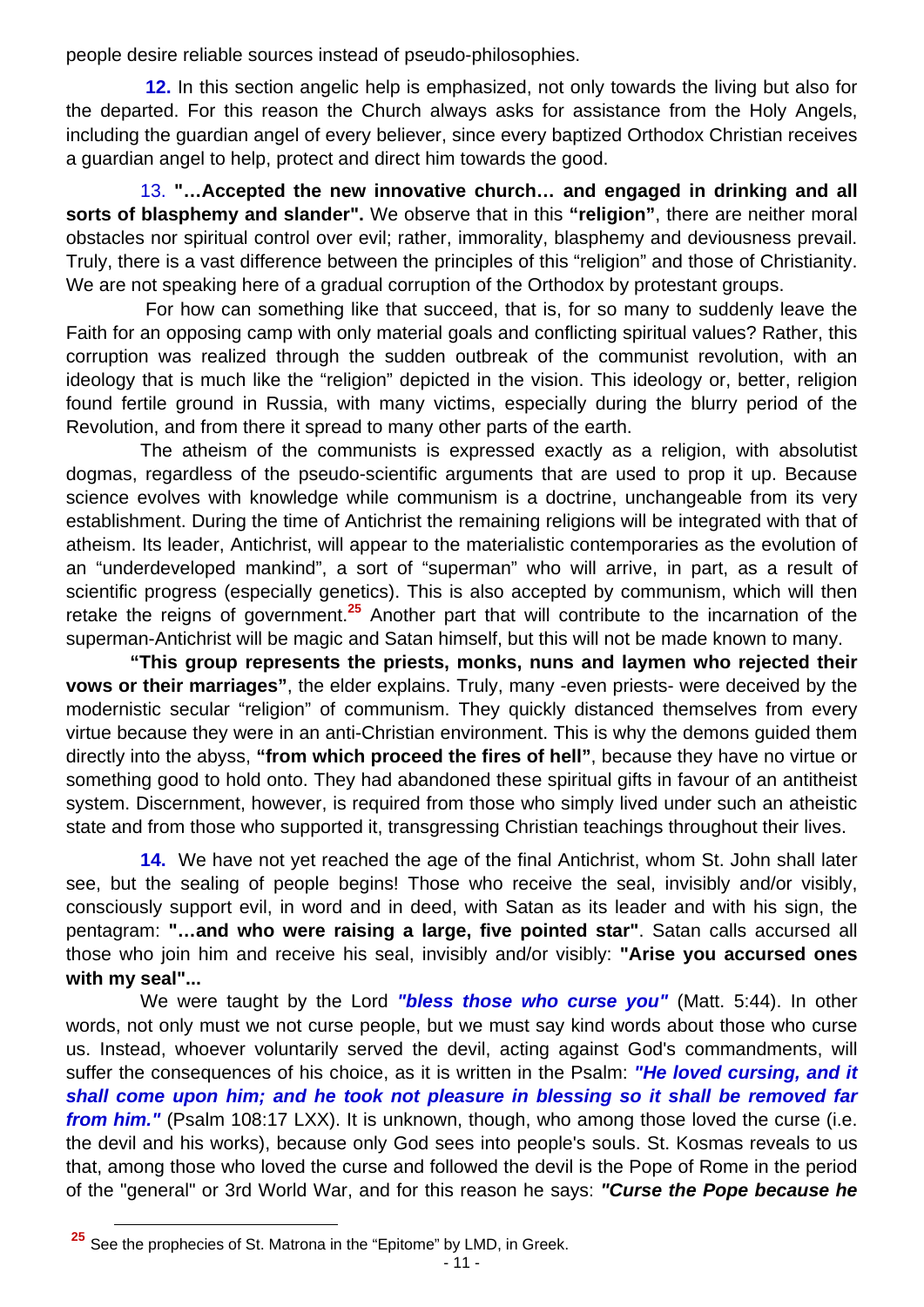*will be the cause of it."* (90th Prophecy. See "The complete Prophecies of Saint Kosmas the Aetolos" in English: html or pdf).

 All who are sealed spiritually and/or, in our times, materially, lose their freedom to speak and to act, because the satanic seal prevents them from speaking (with the lips) and doing (with the hands) something good. The demons **"placed the seal on their lips, above the elbow and on their right hands".** The starets said, **"This is the mark of the Antichrist!"** In other words, before the time of the final Antichrist there will be an equivalent seal, promoted by his forerunners, persecutors of the truth and heretics. This is why it is applied by the demons who cannot do anything good.

 Starets Seraphim previously showed people with the seal of Antichrist. One of the strongest messages in the vision is that in the last days in which we live, people will be led astray by forces of evil, and those who submit or, as we said earlier (section 08), **"work things out"** with those forces will be considered to be sealed by Satan.

 In this section it seems that Satanism is generalized in its various forms, in the young who, for example, imitate rock singers by wearing hideous clothing and satanic symbols such as **666**, **<sup>26</sup>** but also in the older people who participate in satanic, magical or Masonic rites, dressed strangely. And in these cases it is revealed at some point that they all receive the seal of Satan. God allows this since people desire it so much, but they cannot imagine what awaits them.

 The **pentagram star** was chosen by Satan to be his symbol, which is already used in satanic rites, with one of its corners turned downwards symbolizing Satan's fall from heaven. He used to be a rational star that fell from heaven, as it is told by the Lord Jesus Christ: *"I saw Satan having fallen like lightning from heaven!"***<sup>27</sup>** And the **Prophet Isaiah** wrote: **"How has Lucifer, that rose in the morning, fallen from heaven!"28**

 This seal, and that of Antichrist later, declare the entire connection between deluded people and the inventor and leader of evil, Satan (who will be embodied in the final Antichrist), and their inability to do (with the hand) or say (with the lips) even the smallest good.

 According to **Elder Paisios the Hagiorite** (+1994), when the final Antichrist appears he will say: *"I am the Imam (that the Muslims expect), I am the fifth Buddha (for the Buddhists), I am Christ (whom the Christians expect), I am he whom the Jehovah's*  **witnesses await, I am the Messiah of the Jews!**" The five I's make the five points of the star (= ★)!!!<sup>29</sup> This is why Ecumenism and the pan-Religion are useful to Satan...

 Even though Antichrist has not appeared yet, there are fanatical supporters of his who receive the seal voluntarily and through evil deeds, and the seal has the same weight, as the Elder said: **"This is the sign of the Antichrist!"**

 **15.** Fortunately for mankind and for us who study the vision, something interesting is coming, not from the West but from the East. This changes the atmosphere of gloomy events that precede the coming of the final Antichrist and which would lead even more people towards him if something would have not cut this plummet short. This event is also known from other Orthodox prophecies and reports from the Fathers.

 This is the **relighting of Orthodoxy**, a little before the end of the world. This will occur after the 3rd World War, or "general war" as it is called by St. Kosmas of Aetolia. In this section the war is not mentioned because it is already mentioned in section 06, when it is revealed exactly how the ecumenistic religion is destroyed by the lightning bolts of World War III. After the punishment of the pseudo-religion's adherents into the abyss (Hades), only the Orthodox Church will remain in the forefront.

**<sup>26</sup>** The words of elder Lavretiy are terrifying: "And in the last days Hell will be full of young people"!

**<sup>27</sup>** Luke 1:18

**<sup>28</sup>** Isaiah 14:12

**<sup>29</sup>** "Spiritual Awakening", Sourote, 1999, p. 176, in Greek.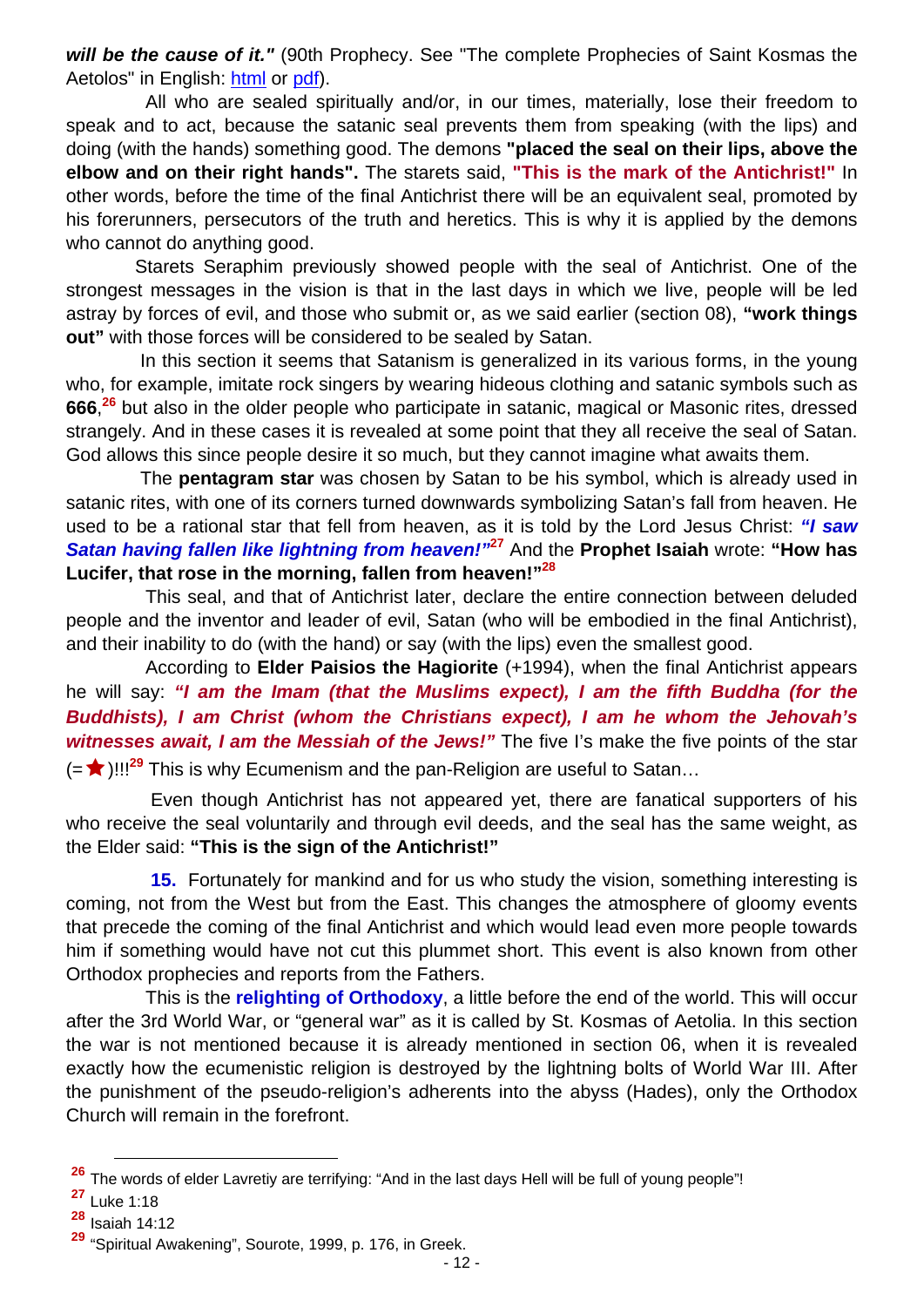The Holy Altar was **"so white, as the snow"**. This signifies the purity of the Orthodox faith during this period. Then some of the heretics will be destroyed while others will be silenced by fear, but also the Church's hierarchs will not dare to confuse, for the sake of the secular "love" and "peace" and other worldly expediencies, the Truth of Orthodoxy with the theatrics of the heretics. On the one hand, they will be surprised by the upcoming World War - while they were waiting for peace - and on the other hand, they will be afraid of "the crown", i.e. the authority of an Orthodox king.

 The astonishing, to many, revival of the Eastern Roman Empire, will cut off the path of Satanism and will delay the coming of Antichrist. The Zionist and Masonic controlled "democratic" governments not only facilitate but also promote Satanism.

 The Fathers, such as St. Hippolytus and St. John Chrysostom, place the coming of Antichrist immediately after the end of the Roman Empire, and the ensuing anarchy from the democracies that arise. They view the Roman Empire**<sup>30</sup>** as the **"one who restrains"**, in the material plane, for which the Apostle Paul says: *"And now, you know what the (restraining) power is… For the mystery of lawlessness is already at work! Only the power that now restrains (to do so) until it is taken out of the way. Then the lawless one (Antichrist) will be revealed."***<sup>31</sup>**

## **St. John Chrysostom** says: *"Initially, one will rightly ask what is the 'one who restrains'… Some say it is the grace of the Holy Spirit, others say the Roman power; and I agree with the latter."***<sup>32</sup>**

 The Roman Empire had been chosen, despite its idolatrous foundations, in order to aid in the spreading of Christianity, with its integrated laws that were applied to its large geographic regions. The Roman power during the Byzantine period and the daughter kingdom of Russia both supported Christianity and ended in 1453 and 1917 respectively. But in Greece the flame of piety has not yet been extinguished: It has the only Constitution that invokes the name of the Holy and Consubstantial Trinity. The masonic Greek Junta of 1967 and their "democratic" successors were and are still trying to abolish it. The European Union wishes to do the same to all its people's constitutions and this is controlled by underground interests and various councils.

 The **relighting of Orthodoxy** and the return of the pro-Christian Orthodox Roman Empire seems to fit into the foreseen series of events. This is confirmed by other prophecies such as those from former Hagarene (Turkish Muslim) now Othodox Saint, **Daniel the Righteous**. He witnessed that in an underground Liturgy in 1764 in Constantinople there were present all the ranks of the Angels, the Mother of God and Christ Himself, along with **"a throne upon which sat an old man** *(I do not know if he was awake or asleep). On his head there was a diadem and in his hands a heavily adorned Gospel book that was closed… After all the Saints received Holy Communion, the two Patriarchs of Constantinople, Sts. Metrophanes and John Chrysostom proceeded to wake the old man who was sleeping on the throne. St. Metrophanes took the diadem from the old man's head and St. Chrysostom took the Gospel from his hands… The old man worshiped devoutly, and the*  Lord gave to him the Holy Mysteries from the Holy Chalice. Following this He took the Gospel from the hands of St. Chrysostom and placed it in his hands. He also took the

**<sup>30</sup>** "Who is it then who restrains until now but the fourth beast [the Roman Empire], after which, once it is removed and taken out of the way, will come the deceiver"? St. Hippolytus of Rome, on the book of Daniel.

**<sup>31</sup>** Thess. 6:8

**<sup>32</sup>** "One may naturally enquire, what is that which withholds, and after that would know, why Paul expresses it so obscurely. What then is it that withholds, that is, hinders him from being revealed? Some indeed say, the grace of the Spirit, but others the Roman empire, to whom I most of all accede. Wherefore? Because if he meant to say the Spirit, he would not have spoken obscurely, but plainly, that even now the grace of the Spirit, that is the gifts, withhold him. And otherwise he ought now to have come, if he was about to come when the gifts ceased; for they have long since ceased. But because he said this of the Roman empire, he naturally glanced at it, and speaks covertly and darkly. For he did not wish to bring upon himself superfluous enmities, and useless dangers". Saint John Chrysostom, Commentary on the 2nd Epistle to the Thessalonians, PG 62.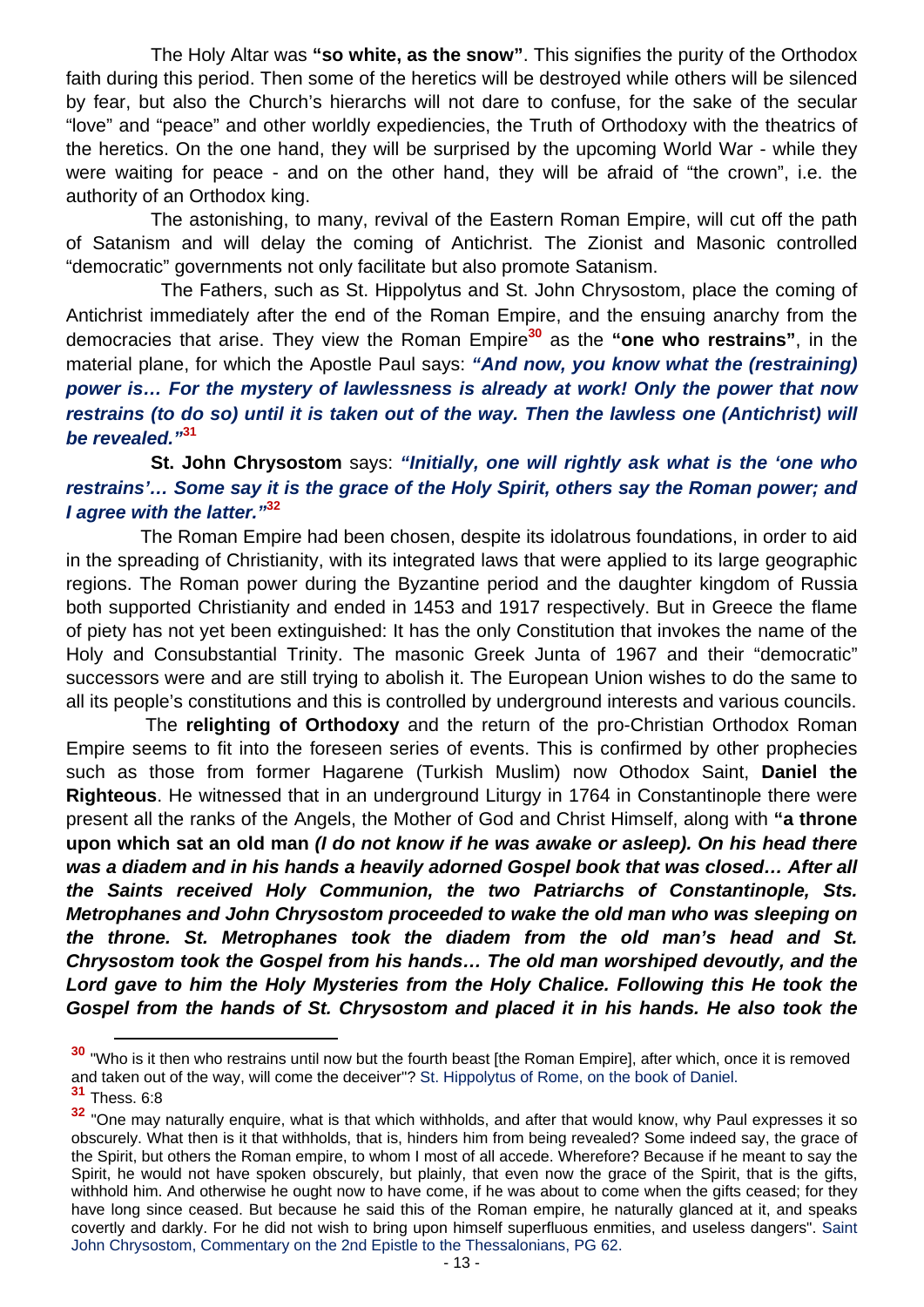### *crown from St. Metrophanes and placed it on his head."***<sup>33</sup>**

 The old man waits for the time to come because his crown was already given to him! And the Gospel is ready for the re-evangelization of the world. He is not "marbleized" (i.e. completely asleep, frozen; according to the legend of the Marbleized King), he is only halfasleep… **Then the 8th and final Ecumenical Council will take place**, which will take away the rottenness of new heresies and which will unite Orthodox believers from all over the world. The thrones upon which the hierarchs of the 8th Council will sit were seen by the St. Daniel the Righteous. A former Hagarene (Turkish Muslim) confesses this…! These things will most definitely happen.

 But, clearly, this will be **"for a short time."34** The interruption of the anti-Christian forces will be worldwide. There will be a spiritual awakening in the entire world. And **in Russia there will reign a pious Tsar**, since the vision immediately concerns Russia.

 Regarding this, the bishop **Theophanes of Poltava** said**<sup>35</sup>** in 1930: *"Russia shall be resurrected and all the world will be astonished… The Orthodox monarchy will be restored. A mighty Tsar will be placed on the throne by the Lord Himself. He will be a great reformer and strong in the Orthodox faith. He will drive the unfaithful bishops away from the Church. This same Tsar will be an exceptional person, with a pure and holy soul. He will command a mighty counsel. He will be of the Romanov dynasty, through his mother…"*

 This will all be a recess before the end: *"But Russia will prevail for a very short time. Soon thereafter will come those things spoken by the Apostle John in Revelations"...***<sup>36</sup>** What Russia will endure will be endured also by the rest of the world, i.e. it will proceed into the period of the final Antichrist, which is described in the later sections.

 **16.** Before the appearance of the final Antichrist and after the relighting of Orthodoxy, the situation once again worsens, and new Martyrs are added to the bosom of the triumphant Church in Heaven. New persecutions and disorders will lead to the leadership of Antichrist over the entire world.

 **17.** In this section the events culminating in the glory of the Antichrist are described. He will be based in Jerusalem, and his throne will be in the rebuilt temple of Solomon, as it is foreseen in Bible prophecy and interpreted by the Church Fathers. What is new is that he will use the star as his symbol, as we have seen in previous sections, and that there are some descriptions of his physical characteristics.

 The elder grabbed the hand of St. John, so he would not regard the making of the sign of the cross as recognizing a religious value to the place of the abomination of desolation. He advised the same when they entered the pan-heretical gathering mentioned in section 06. Not only are joint prayers forbidden, but also the sign of the cross at gatherings of heretics or other religions! So then, why should we be participating in them, such as the W.C.C.?

 The Antichrist does not hide his wickedness, as Sts. Seraphim and John observe, but attempts using every means possible - even in his temple - to destroy the faithful Christians who do not receive his seal.

 **18.** The end of the Antichrist will not delay. He will keep his kingdom**<sup>37</sup>** for 3.5 years, while 3.5 years earlier he will play a role on the international stage, likely to cultivate the people's assent for him to govern the planet. His end as well as that of his servants is described in this section.

**<sup>33</sup>** See the article on Daniel the Righteous in the "Prophecies" page 43, by L.M.D., in Greek.

**<sup>34</sup>** It is explained by some to be immediate, but it seems that weight is given to the brevity of the situation.

**<sup>35</sup>** Τhe Orthodox Word, 1969.

**<sup>36</sup>** See more in the "Epitome" by L.M.D.

**<sup>37</sup>** "…for a time and times and half a time". (LXX Daniel 7:25).